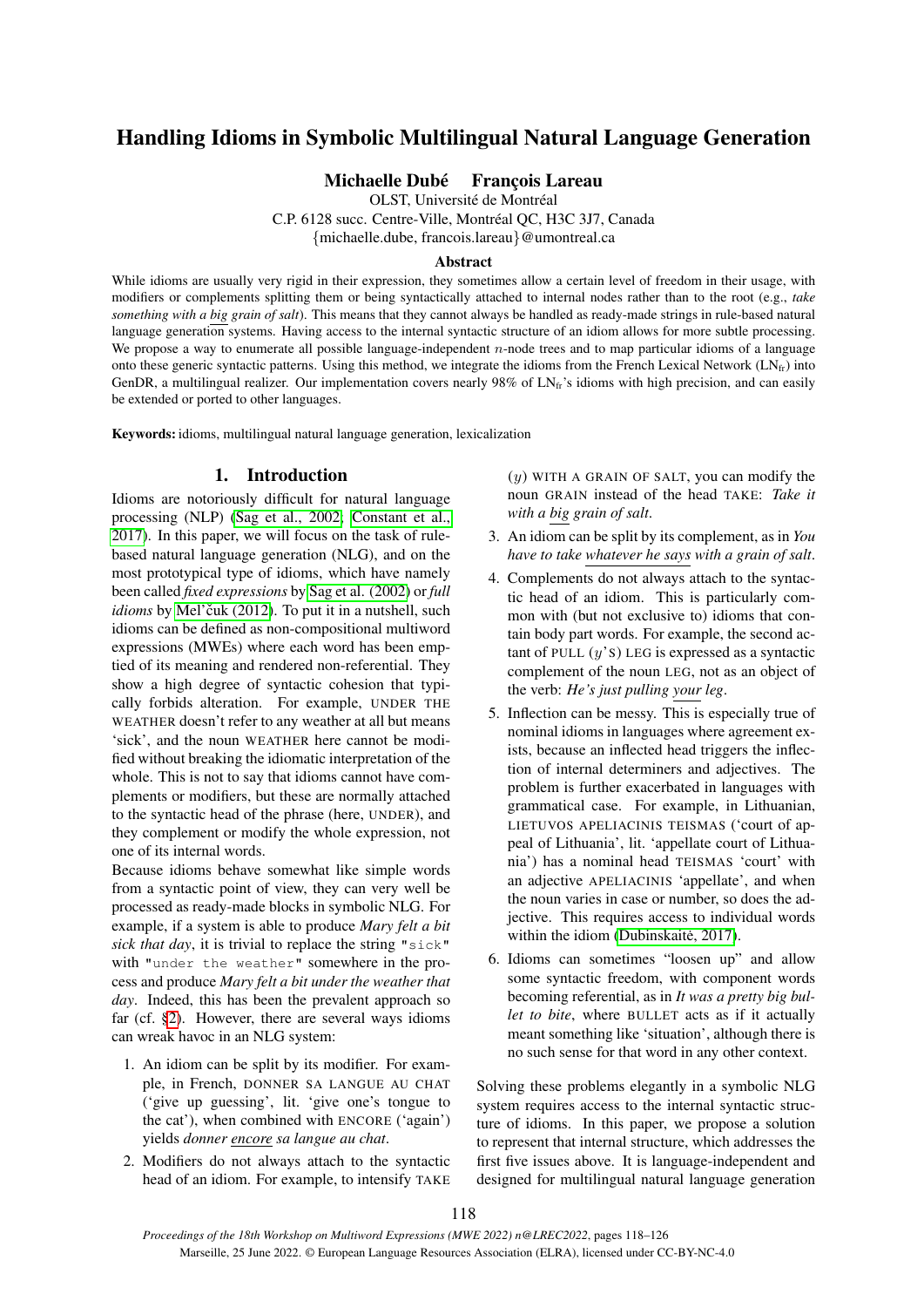(MNLG), but it requires detailed lexical resources that we had only for French. Therefore, the discussion will draw from French data. As for the sixth issue, it has been explored in detail by Pausé (2017) from a theoretical point of view, but we have no elegant solution for it in the context of MNLG.

This paper is structured as follows. First, we will make a distinction between superficial and deep realizers in NLG and discuss briefly how idioms have been handled in existing systems ([§2\)](#page-1-0). Then, we will present the lex-ical data on which we rely and explain Pausé's [\(2017\)](#page-8-2) idiom classification, which is central to our solution ([§3\)](#page-1-1). The main section will present our implementation ([§4\)](#page-2-0), which will be followed by an evaluation ([§5\)](#page-4-0) and a conclusion ([§6\)](#page-6-0).

### <span id="page-1-0"></span>2. Idioms in Linguistic Realizers

We should emphasize that in this paper we will only discuss the problem of idioms in rule-based realizers. Statistical and neuronal language models typically reproduce MWEs with relative ease, since they are very good at capturing recurrent patterns in a corpus. Yet, they are rambling machines that are very hard to harness. Thus, for many practical NLG applications where high precision and full control are needed, symbolic realizers are still the way to go.

While NLG refers to the whole pipeline from data collection to text delivery, realizers focus on the linguistic part of the process. Most realizers expect an input where both lexical choice and syntactic structure have already been computed, leaving the user with two particularly complex tasks. This is the case for FUF/SURGE [\(Elhadad, 1993;](#page-7-2) [Elhadad and Robin,](#page-7-3) [1996\)](#page-7-3), RealPro [\(Lavoie and Rambow, 1997;](#page-8-3) [CoGen-](#page-7-4)[Tex, 1998\)](#page-7-4), SimpleNLG [\(Gatt and Reiter, 2009\)](#page-7-5), its bilingual version, SimpleNLG-EnFr [\(Vaudry and La](#page-8-4)[palme, 2013\)](#page-8-4) and its Spanish version, SimpleNLG-ES [\(Ramos-Soto et al., 2017\)](#page-8-5), JSReal [\(Daoust and](#page-7-6) [Lapalme, 2015\)](#page-7-6) and its bilingual version, JSRealB [\(Molins and Lapalme, 2015;](#page-8-6) [Lapalme, 2020\)](#page-7-7), as well as ATML3 [\(Weißgraeber and Madsack, 2017\)](#page-8-7). KPML [\(Bateman, 1996\)](#page-7-8) and OpenCCG [\(White, 2008\)](#page-8-8) both start from a more abstract representation of the text's meaning, but they tend to focus on the grammar more than the lexicon, resulting in well-formed sentences that somehow lack lexical flexibility. The same goes for the bilingual (French/English) realizer FLAUBERT [\(Meunier and Danlos, 1998;](#page-8-9) [Danlos, 2000\)](#page-7-9)—not the be confused with the language model FlauBERT [\(Le et al.,](#page-8-10) [2020\)](#page-8-10). More recently, statistical approaches have been applied to text generation from logical forms [\(Basile,](#page-7-10) [2015\)](#page-7-10) or semantic structures [\(Mille, 2014\)](#page-8-11), but again lexical choice is rather rigid.

MARQUIS [\(Wanner et al., 2010\)](#page-8-12) was a multilingual data-to-text generator used to produce air quality bulletins. It was designed to have a reusable text realization component that takes as input semantic representations, thus taking charge of lexical choice. Its lexicalization module was designed to produce naturalsounding collocations and to be as generic as possible [\(Lareau and Wanner, 2007;](#page-8-13) [Wanner and Lareau, 2009\)](#page-8-14). However, it handled full idioms as blocks of text, lacking the flexibility required for the cases discussed in [§1.](#page-0-0) Its successor FORGe [\(Mille and Wanner, 2017\)](#page-8-15) significantly improved the lexical coverage of MARQUIS, but also takes a rigid approach to idioms. Another successor, GenDR [\(Lareau et al., 2018\)](#page-8-16) significantly expanded the range of collocation patterns it can handle [\(Lambrey and Lareau, 2015\)](#page-7-11), but it also treats idioms as blocks with no internal structure.

To sum up, as far as we know, there is no generic, largish-scale deep realizer that takes idioms for what they are: premade phrases with internal syntactic structure. Hence, our goal is to incorporate such a functionality into a deep realizer. We picked GenDR for that purpose, because it already had a strong focus on nontrivial lexicalizations, in particular collocations. We will explain in this paper how we extended its lexicalization module to handle idioms in a way that reflects both their non-compositional semantic nature and their internal syntactic structure.

# 3. Lexical Data

<span id="page-1-1"></span>We take our lexical data from the  $LN_{fr}$  (Polguère, [2009;](#page-8-17) Polguère, 2014; [Ollinger and Polgu](#page-8-19)ère, 2020), a rich, open resource based on the principles of Explicative Combinatorial Lexicology (ECL) (Mel'čuk [et al., 1995;](#page-8-20) Mel'čuk, 1995; [Apresjan, 2000;](#page-7-12) [Mel'](#page-8-22)čuk, [2006\)](#page-8-22). Since GenDR itself is based on Meaning-Text Theory (MTT) (Žolkovskij and Mel'čuk, 1965; [Ka](#page-7-13) [hane, 2003;](#page-7-13) Mel'čuk, 2016), an ECL-based resource was an obvious choice for our purposes. Each of  $LN<sub>fr</sub>$ 's ∼20k entries corresponds to a specific word sense that has its own lexicographic record with morphological, semantic and syntactic information, examples, and relations with other lexical units via lexical functions (LFs) [\(Wanner, 1996;](#page-8-25) [Apresjan et al., 2002\)](#page-7-14).

Our work is based on Pausé's [\(2017\)](#page-8-2) idiom classification, in which she proposed linear syntactic patterns for French idioms. To avoid any confusion with our own generic patterns, we will henceforth use the term linguistic patterns to refer to them. These patterns are sequences of part of speech (POS) tags that represent each word of an idiom. For example, the idiom JOIN-DRE LES DEUX BOUTS ('make ends meet', lit. 'join the two ends') is assigned the pattern V Det Num N.

If necessary, function markers are used to distinguish patterns that have the same POS sequence but different syntactic structures. For example, while CRACHER DANS LA SOUPE ('bite the hand that feeds you', lit. 'spit in the soup') and BATTRE DE L'AILE ('be on the skids', lit. 'flap from the wing') both correspond to the sequence V Prep Det N, they don't have the same syntactic structure because the preposition is a circumstantial in the former but an oblique in the latter, so they have been assigned, respectively,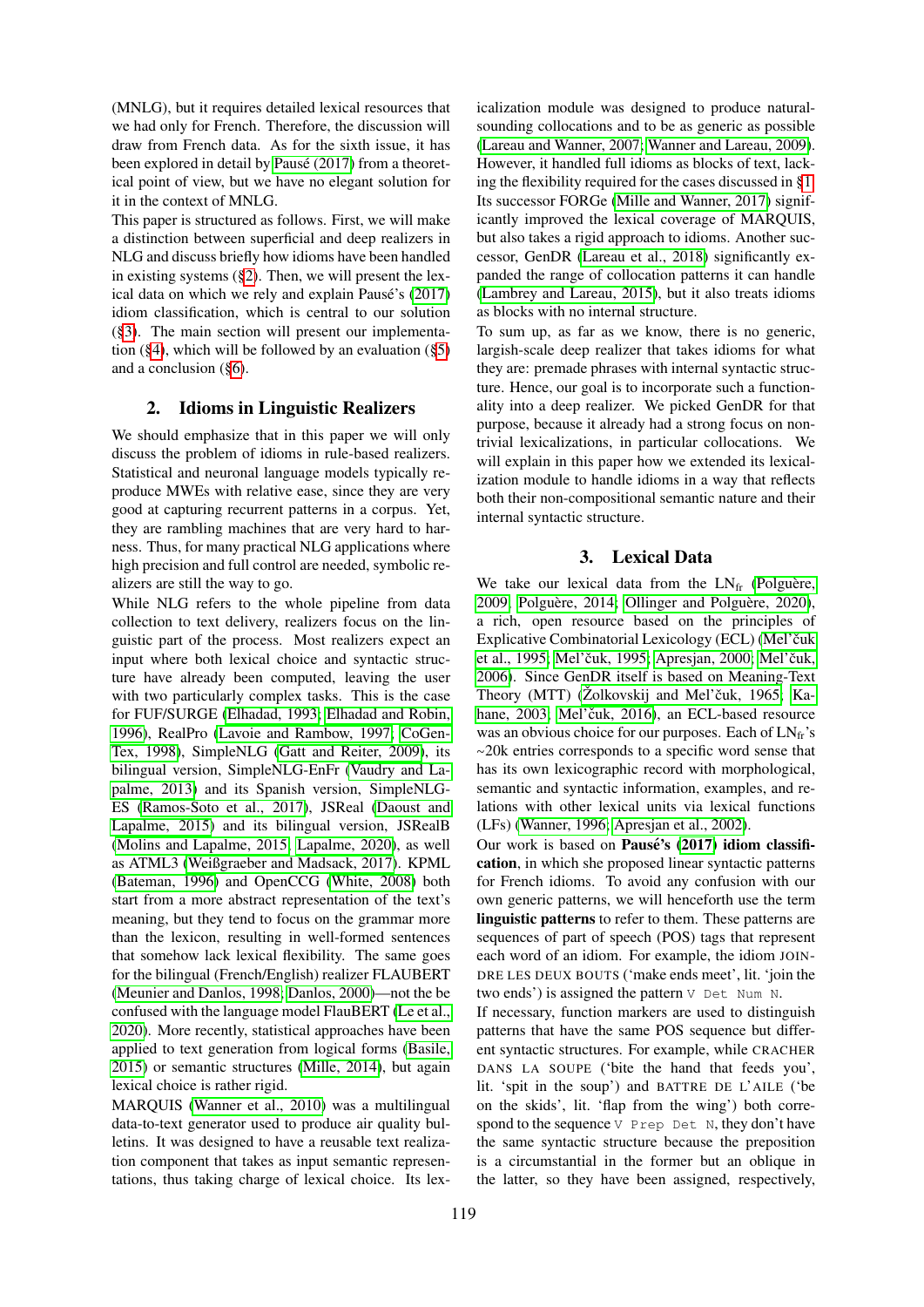V Prep.circ Det N and V Prep.obl Det N. Obviously, this is tied to an underlying syntactic analysis, as determined by the lexicographers.

These patterns can further specify the syntactic position of an idiom's complements, which is useful when they do not attach to the syntactic head of the idiom, but to an arbitrary node within the idiom. For example, in PARLER DANS LE DOS (DE  $y$ ) ('talk behind  $(y's)$  back'), the second complement of the idiom is expressed as a complement of the noun DOS ('back'), not as a complement of the head PARLER ('talk'). This is encoded as V Prep Det N (Prep\_\$2), where (Prep\_\$2) refers to the second complement and its preposition.

Pausé's classification was incorporated into  $LN_{fr}$ , which contained 2919 idioms classified between 514 different patterns when we conducted our study. Table [1](#page-2-1) gives the frequency of the most common patterns, with an example for each. Note the zipfian distribution, with only eight patterns accounting for half of the data.

| <b>Idiom</b> pattern | <b>Example</b>       | #    | $\mathcal{G}_{\mathcal{O}}$ |
|----------------------|----------------------|------|-----------------------------|
| N Prep N             | TÊTE DE MULE         | 409  | 14%                         |
| N Adj                | <b>TERRE FERME</b>   | 377  | 13%                         |
| Prep N               | <b>DE JUSTESSE</b>   | 222. | 8%                          |
| N Prep.circ N        | CORPS À CORPS        | 138  | 5%                          |
| Adj N                | <b>JOLI CŒUR</b>     | 100  | $4\%$                       |
| Prep Det N           | DANS LE VENT         | 98   | 3%                          |
| V Det N              | <b>LEVER LE PIED</b> | 79   | 3%                          |
| N Prep Det N         | ART DE LA TABLE      | 79   | 3%                          |
| Others               |                      | 1417 | 49%                         |
| Total                |                      |      | 2919 100%                   |

<span id="page-2-1"></span>Table 1: Most frequent idiom patterns in  $LN<sub>fr</sub>$ 

### 4. Implementation

<span id="page-2-0"></span>As said in [§2,](#page-1-0) we implemented our solution in the multilingual deep realizer GenDR [\(Lareau et al., 2018\)](#page-8-16), which follows the principle of resource sharing across languages [\(Bateman et al., 2005\)](#page-7-15). This realizer is built on top of the graph transducer MATE [\(Bohnet](#page-7-16) [and Wanner, 2010\)](#page-7-16). It is based on MTT and only handles the semantics-syntax interface: it takes as input a graph-based semantic representation (SemR)  $(Mel'čuk, 2012)$  and produces first an abstract dependency tree called a deep syntactic representation (DSyntR), from which it then derives a fulldependency tree called a surface syntactic representation (SSyntR) (Mel'čuk, 1988). A DSyntR is roughly similar to a Universal Dependency tree [\(de Marn](#page-7-17)[effe et al., 2021\)](#page-7-17), without functional words and with idioms collapsed into single nodes, while a SSyntR is analogous to a Surface-syntactic Universal Dependency (SUD) tree [\(Gerdes et al., 2018\)](#page-7-18). Only the second transduction is relevant to us, since idioms are

represented as single nodes in the DSyntR (thus, the SemR⇒DSyntR mapping is trivial), but as multiple nodes in the SSyntR. Figure [1](#page-2-2) presents an input example (SemR) and a sample of possible outputs (SSyntR), in which the meaning 'courtiser' ('to court') can be lexicalized as the lexeme COURTISER or as the idiom FAIRE LA COUR (lit. 'do the court').



<span id="page-2-2"></span>Figure 1: Alternative outputs for a simple SemR

# 4.1. Template Lexicalization Rules

The process of mapping a single DSyntR node onto multiple SSyntR nodes is called template lexicalization within GenDR [\(Lareau et al., 2018\)](#page-8-16). Figure [2](#page-2-3) is an example of such a rule for JOINDRE LES DEUX BOUTS ('make ends meet', lit. 'join the two ends'). $<sup>1</sup>$  $<sup>1</sup>$  $<sup>1</sup>$ </sup>



<span id="page-2-3"></span>Figure 2: A simple template lexicalization rule

A full grammar would require rules like this one for each idiom in a given language. Obviously, a great number of these rules would resemble each other, thus the goal is to generalize them. Our solution is to create a set of template lexicalization rules that generalize Pausé's linguistic patterns (cf. [§3\)](#page-1-1). Each of these rules describes a generic pattern of syntactic tree with placeholders that are filled with lexical stock from our dictionary. The latter is derived from  $LN_{fr}$  and enhanced with our own data, as explained below. The idea behind these rules is to generalize linguistic patterns into more generic, language-independent patterns defined by the number of nodes in an idiom's subtree.

<span id="page-2-4"></span><sup>&</sup>lt;sup>1</sup>Note that we omit relation names from our discussion. The choice of relation names is beyond the scope of our work, since they are language-specific. These decisions are thus left to the lexicographers working on  $LN<sub>fr</sub>$ .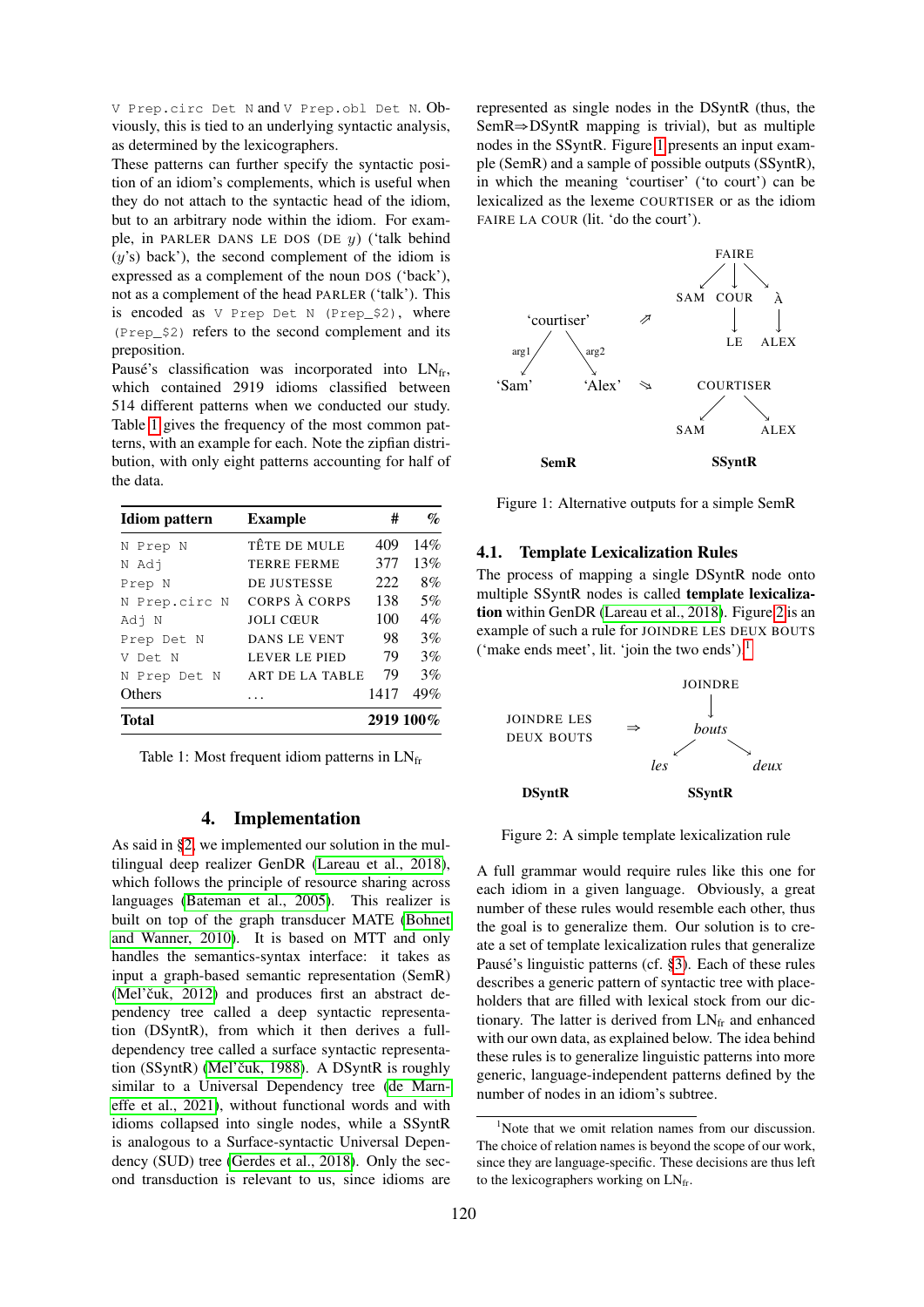#### 4.2. Generic Tree Patterns

We grouped idioms that had identical structures. For example, four-nodes idioms like JOINDRE LES DEUX BOUTS, ENFONCER UNE PORTE OUVERTE ('state the obvious', lit. 'kick an open door') and DANS DE BEAUX DRAPS ('in trouble', lit. 'in some nice bedsheets') have different linguistic patterns, but share the same structure, as illustrated in Figure [3.](#page-3-0)



<span id="page-3-0"></span>Figure 3: Linguistic patterns with the same structure

This pattern is not the only possibility for a four-node tree. Giving SSyntRs only represent hierarchy and not word order, two trees that differ solely by word order are equivalent. Therefore, there are four theoretically possible patterns for a four-node tree, to which we assigned IDs 4\_01 to 4\_04, as shown in Figure [4.](#page-3-1)



<span id="page-3-1"></span>Figure 4: Generic patterns for a four-node tree

To systematically enumerate all possible generic patterns, we rely on number theory, which defines an integer's partition as its decomposition into a sum of positive integers [\(Andrews, 1998\)](#page-7-19). For example, 3 has three different partitions:  $3, 2 + 1$ , and  $1 + 1 + 1$ . Each summand of the partition is called a part. The integer partitions thus correspond to all possible configurations of a root's (direct and indirect) dependents in a tree, with the number of parts in a partition corresponding to the number of direct dependents of the root.

To illustrate this, consider a three-node tree. It comprises a root and two dependents. The root's position is fixed, but there are two ways we can configure the other two nodes: either one depends on the root, and the other depends on the first (forming a chain), or both depend directly on the root. This corresponds to the two partitions of the integer 2: as 2 (a two-node subtree is attached to the root) or  $1 + 1$  (two single-node subtrees are attached to the root).

|         | <b>Partitions</b>                  | #Trees                   |
|---------|------------------------------------|--------------------------|
| 2 nodes | 1                                  | 1<br>$=1$                |
| 3 nodes | $\overline{\mathbf{c}}$<br>$1 + 1$ | 1<br>1                   |
|         |                                    | $= 2$                    |
| 4 nodes | 3                                  | $\overline{c}$           |
|         | $2 + 1$                            | 1                        |
|         | $1 + 1 + 1$                        | $\mathbf{1}$             |
|         |                                    | $=4$                     |
| 5 nodes | $\overline{4}$                     | $\overline{4}$           |
|         | $3 + 1$                            | $\overline{c}$           |
|         | $2 + 2$                            | $\mathbf{1}$             |
|         | $2 + 1 + 1$                        | 1                        |
|         | $1 + 1 + 1 + 1$                    | 1                        |
|         |                                    | $= 9$                    |
| 6 nodes | 5                                  | 9                        |
|         | $4 + 1$                            | $\overline{\mathcal{L}}$ |
|         | $3 + 2$                            | $\overline{\mathbf{c}}$  |
|         | $3 + 1 + 1$                        | $\overline{\mathbf{c}}$  |
|         | $2 + 2 + 1$                        | $\mathbf{1}$             |
|         | $2 + 1 + 1 + 1$                    | 1                        |
|         | $1 + 1 + 1 + 1 + 1$                | 1                        |
|         |                                    | $= 20$                   |
| 7 nodes | 6                                  | 20                       |
|         | $5 + 1$                            | 9                        |
|         | $4 + 2$                            | $\overline{4}$           |
|         | $4 + 1 + 1$                        | $\overline{4}$           |
|         | $3 + 3$                            | 3                        |
|         | $3 + 2 + 1$                        | $\frac{2}{2}$            |
|         | $3 + 1 + 1 + 1$                    | $\mathbf{1}$             |
|         | $2 + 2 + 2$<br>$2 + 2 + 1 + 1$     | 1                        |
|         | $2 + 1 + 1 + 1 + 1$                | 1                        |
|         | $1 + 1 + 1 + 1 + 1 + 1$            | 1                        |
|         |                                    | = 48                     |
|         |                                    |                          |

<span id="page-3-2"></span>Table 2: Number of different n-node trees

As one can see, the enumeration of all node configurations for a tree of size  $n$  boils down to enumerating the partitions of the integer  $n - 1$ . Hence, the nodes of a four-node tree can be configured according to the partitions of 3, since its root has three (direct or indirect) dependents:

- a root linked to a three-node subtree (3);
- a root linked to a one-node subtree and a two-node subtree  $(2 + 1)$ ;

• a root linked to three one-node subtrees  $(1+1+1)$ . We have established above that a three-node subtree can be configured in two ways, thus yielding a total of four different configurations for a four-node tree. Now that we have computed the configurations for a fournode tree, we can compute those of a five-node tree, and so on, recursively. Table [2](#page-3-2) gives the partitions and corresponding number of configurations for trees with up to seven nodes.

Let us pay special attention to the  $3+3$  partition for the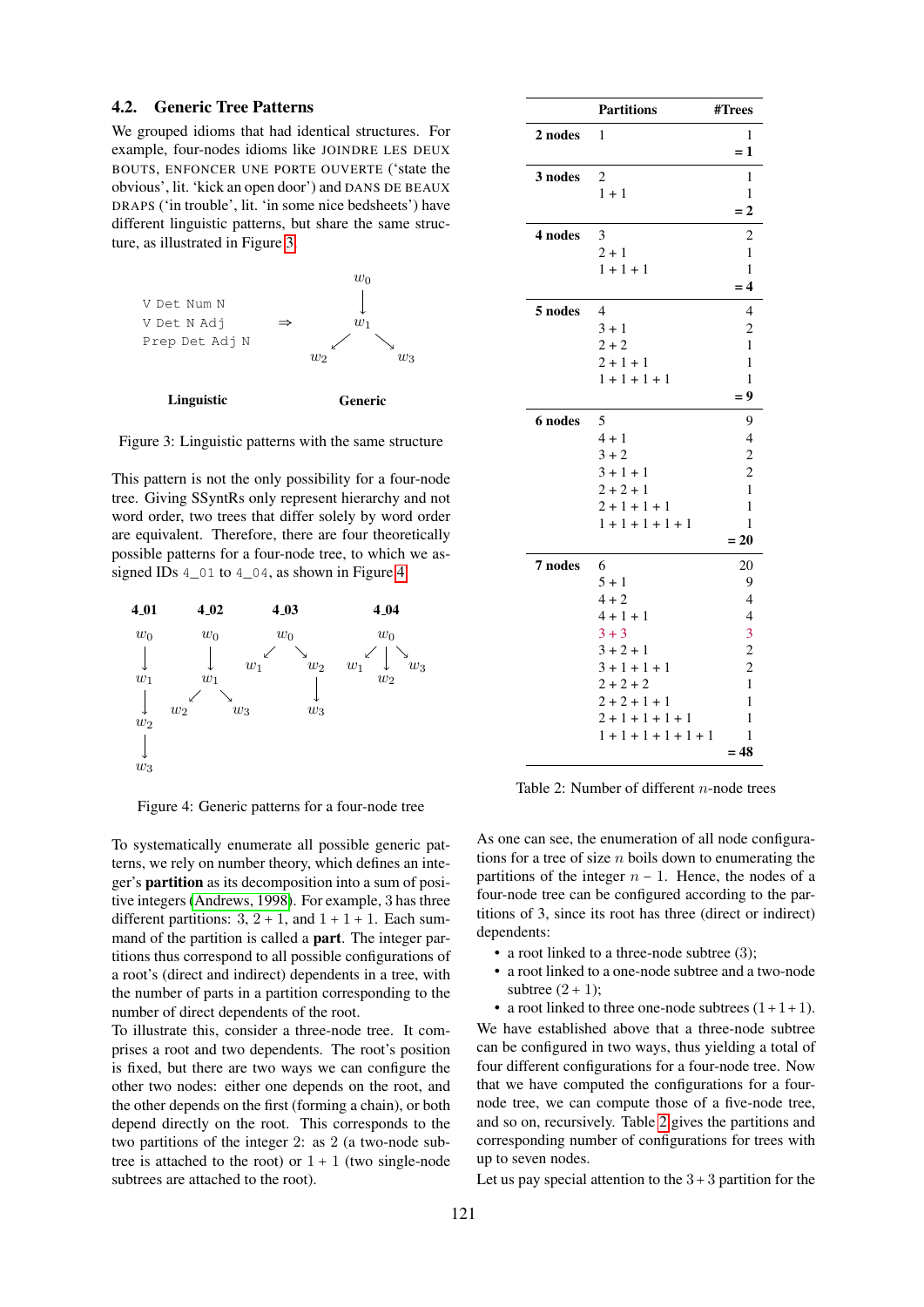dependents of a seven-node tree, highlighted in Table [2.](#page-3-2) This partition is composed of two three-node subtrees. As seen previously, with  $n = 3$ , there are two possible trees for this part. Thus, one might expect to get  $2 + 2$ trees for a  $3 + 3$  partition. However, this is not the case. To demonstrate this, let us identify the two variants of a three-node tree as  $A$  and  $B$ . If you have two of them, the possible combinations are AA, AB, BA and BB. However, since our trees are unordered, AB and BA are actually identical. Therefore, there are only three possible configurations for a  $3 + 3$  partition.

## 4.3. Mapping Linguistic Patterns onto Generic Patterns

Since our generic patterns are essentially empty trees, they must be filled with lexical information specific to each language, which we retrieved from  $LN<sub>fr</sub>$  in this case. Therefore, we need to map each linguistic pattern used for French idioms (cf. [§3\)](#page-1-1) onto one of our generic patterns. This pattern mapping involves establishing each idiom's SSyntR; therefore, it requires good knowledge of the formalism and high precision. Consequently, it was performed manually. For this purpose, we differentiated each generic pattern with a unique ID, as seen in Figure [4.](#page-3-1) In addition, we annotated each linguistic pattern with a word-to-node mapping code that describes the position in the tree of all the words of an idiom's pattern, as in Table [3.](#page-4-1)

For example, the four-node idiom JOINDRE LES DEUX BOUTS ('make ends meet', lit. 'join the two ends') follows the generic tree pattern 4\_02. Using its linguistic pattern V Det Num N, we established a mapping between the idioms' words and the nodes of the tree, which we express as a code: 0231. Figure [5](#page-4-2) illustrates the procedure we followed.



<span id="page-4-2"></span>Figure 5: Example of an idiom's word mapping

The mapping code tells our realizer which word to assign to each of the tree's nodes during lexicalization. Each node in a tree is identified by an ID  $(w_0, w_1,$  $w_2$ , etc.). Furthermore, we refer to an idiom's words by their linear order in the citation form. In sum, the mapping code takes this ordinal numbering and rearranges it according to the words' position in the tree.

|             |      | Idiom pattern Tree pattern Word mapping |
|-------------|------|-----------------------------------------|
| Adj N       | 2.   | 10                                      |
| N Prep N    | 3 01 | 012                                     |
| Prep Det N  | 3 01 | 02.1                                    |
| V Det Num N | 402  | 0231                                    |

<span id="page-4-1"></span>Table 3: Pattern mapping

Thus, in this case, 0231 means that  $w_0$  will be filled by "joindre", node  $w_2$  by "les", node  $w_3$  by "deux" and node  $w_1$  by "bouts".

Following this procedure, we determined the mapping codes for each pair of patterns. This had to be done manually for each of the 514 linguistic patterns. Table [3](#page-4-1) gives a few examples.

The mapping between specific idioms and one of Pausé's patterns is already given in the  $LN_{fr}$ , as this is part of the dictionary's structure. Hence, each of the 2919 French idioms are mapped onto one of 514 patterns. Table [4](#page-4-3) presents some examples.

| Idiom                  | <b>Idiom</b> pattern |  |
|------------------------|----------------------|--|
| <b>JOLI CŒUR</b>       | Adj N                |  |
| FEUILLE DE MATCH       | N Prep N             |  |
| DANS LE VENT           | Prep Det N           |  |
| JOINDRE LES DEUX BOUTS | V Det Num N          |  |

<span id="page-4-3"></span>Table 4: Idiom pattern mappings from  $LN<sub>fr</sub>$ 

All this information was compiled into a dictionary format compatible with GenDR [\(Lareau and Lambrey,](#page-8-28) [2016\)](#page-8-28). The process was relatively straightforward, except in the case of amalgams (such as *des*=*de*+*les*), as they are single words but correspond to two nodes in the SSyntR. Other forms that required special attention were reflexive pronouns, compounds and linguistic patterns containing embedded idioms.

## 5. Evaluation

<span id="page-4-0"></span>The evaluation of our implementation focuses on the surface lexicalization of idioms in GenDR. The assessment is based on two criteria. First, we evaluate the coverage of the implementation, i.e., the percentage of  $LN<sub>fr</sub>'s$  idioms that we can regenerate. Second, we evaluate the precision of the implementation, i.e., the proportion of generated structures that are correctly formed.

## 5.1. Coverage

The coverage of our implementation is measured by calculating the number of idioms that we process out of the total number of idioms associated with a linguistic pattern in  $LN<sub>fr</sub>$ . Our dataset was composed of 2919 idioms from LNfr, classified between 514 linguistic patterns (cf. [§3\)](#page-1-1). Most of the data (93%) were nominal (48%), prepositional (22%) and verbal (22%) idioms.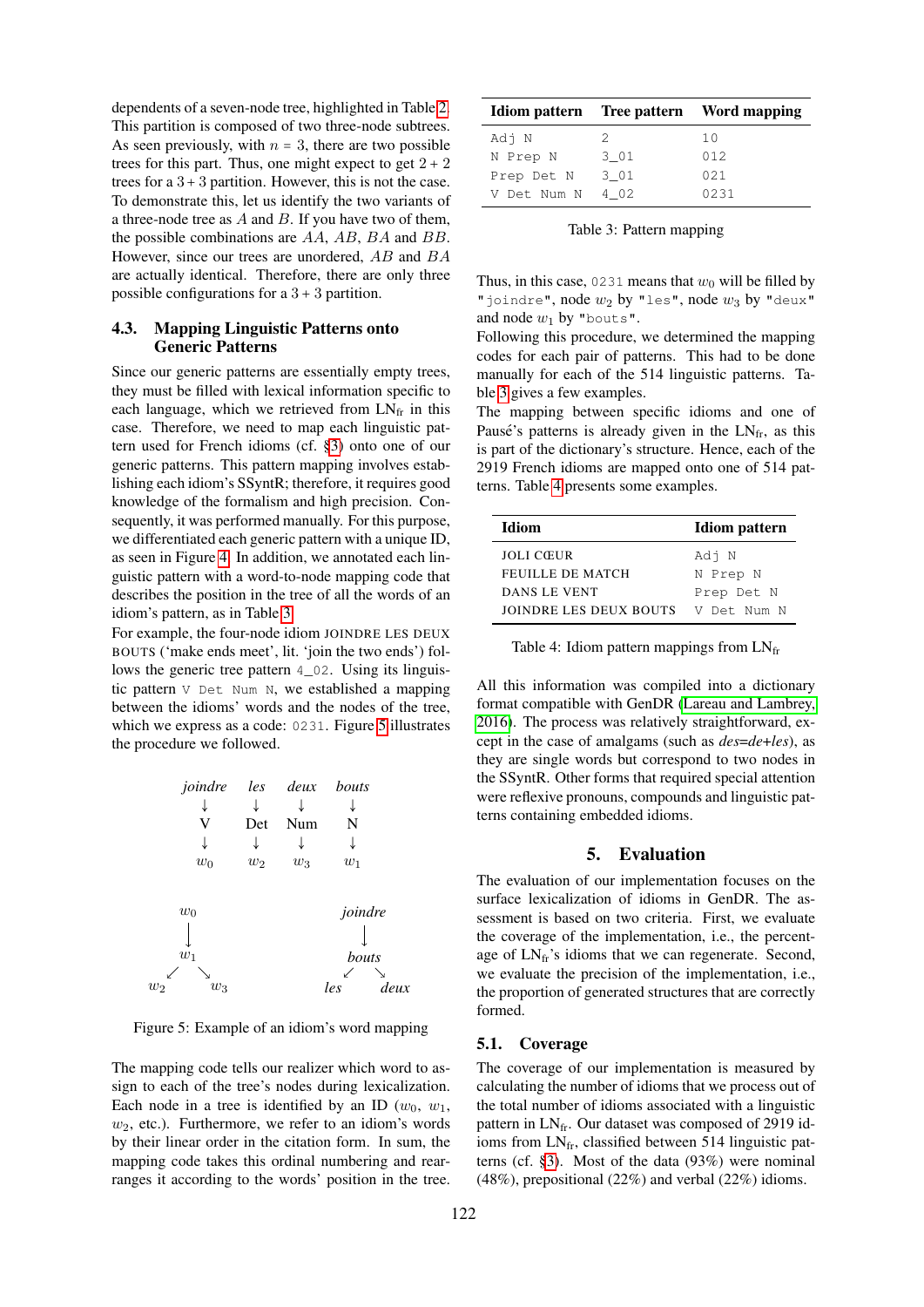|                    | Coverage | # total | $\%$  |
|--------------------|----------|---------|-------|
| Idioms             | 2846     | 2919    | 97.5% |
| Linguitic patterns | 452      | 514     | 87.9% |
| Generic patterns   | 29       | 36      | 80,6% |

<span id="page-5-0"></span>Table 5: Coverage against LNfr

Our implementation is currently limited to idioms of six words or fewer, which corresponds to a 97.5% coverage of the idioms in  $LN<sub>fr</sub>$ , i.e., 2846 idioms. As seen in Table [5,](#page-5-0) only 73 idioms (divided into 62 patterns) are not covered by our implementation and overall 29 of our 36 generic patterns are exploited by  $LN<sub>fr</sub>$ 's idioms.

Table [6](#page-5-1) lists the coverage of  $LN<sub>fr</sub>$  idioms classified by POS. We notice a high coverage of all POS, except for clausal idioms (67%), such as CE N'EST PAS LA MER A` BOIRE ('it's no big deal', lit. 'it is not the sea to drink'). This is due to their length, which tends to be greater than other idioms, thus often exceeding our limit of six.

| <b>POS</b>     | Coverage       | # idioms                    | $\mathcal{O}_0$ |
|----------------|----------------|-----------------------------|-----------------|
| Nominal        | 1409           | 1414                        | 99,6%           |
| Prepositional  | 650            | 655                         | 22%             |
| Verbal         | 601            | 646                         | 93%             |
| Conjunctive    | 84             | 87                          | 97%             |
| Clausal        | 28             | 42                          | 67%             |
| Adjectival     | 35             | 35                          | 100%            |
| Adverbial      | 21             | 21                          | 100%            |
| Propositional  | 7              | 8                           | 88%             |
| Numeral        | 5              | 5                           | 100%            |
| Interjectional | 4              | 4                           | 100%            |
| Pronominal     | $\mathfrak{D}$ | $\mathcal{D}_{\mathcal{L}}$ | 100%            |
| Total          | 2856           | 2919                        | 97.5%           |

<span id="page-5-1"></span>Table 6: Coverage by part of speech against  $LN_{fr}$ 

The decision to limit our coverage to six-node idioms was based on two factors. First, the number of possible trees (or generic patterns) grows exponentially with the number of nodes. Figure [6](#page-5-2) shows the relationship between the number of trees and the frequency in  $LN_{fr}$ for idioms of different sizes. Notice that the number of possible trees quickly becomes higher than the number of idioms in the dictionary.

Secondly, we observe a recursion among the generic patterns. A tree being an intrinsically recursive structure, a subtree is itself a tree. Thus, we can compare the internal structure of idioms to Russian dolls, one embedded in the other. As a result, we can group an idiom's words into clusters that do not necessarily correspond to anything from a lexicological point of view, but that can operate as a string from a computational point of view. In other words, it is possible to describe a long idiom as a combination of smaller idioms corresponding to implemented generic patterns. For exam-



<span id="page-5-2"></span>Figure 6: Number of trees vs. number of actual idioms in  $LN_{fr}$  (y-axis) with n nodes (x-axis), shown with our coverage cutoff



<span id="page-5-3"></span>Figure 7: METTRE LES PETITS PLATS DANS LES GRANDS ('put on a big spread', lit. 'put the small dishes in the large') seen as a recursive structure

ple, METTRE LES PETITS PLATS DANS LES GRANDS ('put on a big spread', lit. 'put the small dishes in the large') has seven nodes in its structure. In order to simplify this tree, we can reconfigure it into a three-node tree where *les petits plats* and *dans les grands* themselves form two three-node subtrees that depend on the root METTRE (Figure [7\)](#page-5-3).

The verb (METTRE) is the only element of this idiom that can be freely inflected, hence the only one that needs to be isolated from the others. Note that this reconfiguration is not implemented for the moment. However, this solution will allow us to reuse our work as a design basis for processing longer idioms.

# 5.2. Precision

We automatically generated DSyntRs in MATE format for each of the 2846 idioms in  $LN_{fr}$ , together with placeholders for their complements. We then randomly selected three samples without overlap for human evaluation by two annotators: samples 1 and 2 each contained 100 structures (3.5% of the data) and were respectively evaluated by annotators A and B; sample 3 had 300 structures (10.6% of the data) and underwent double evaluation. The annotators were graduate students in linguistics with extensive training in GenDR and MTT. They used our grammar rules to process the DSyntRs and evaluated the resulting SSyntRs. An out-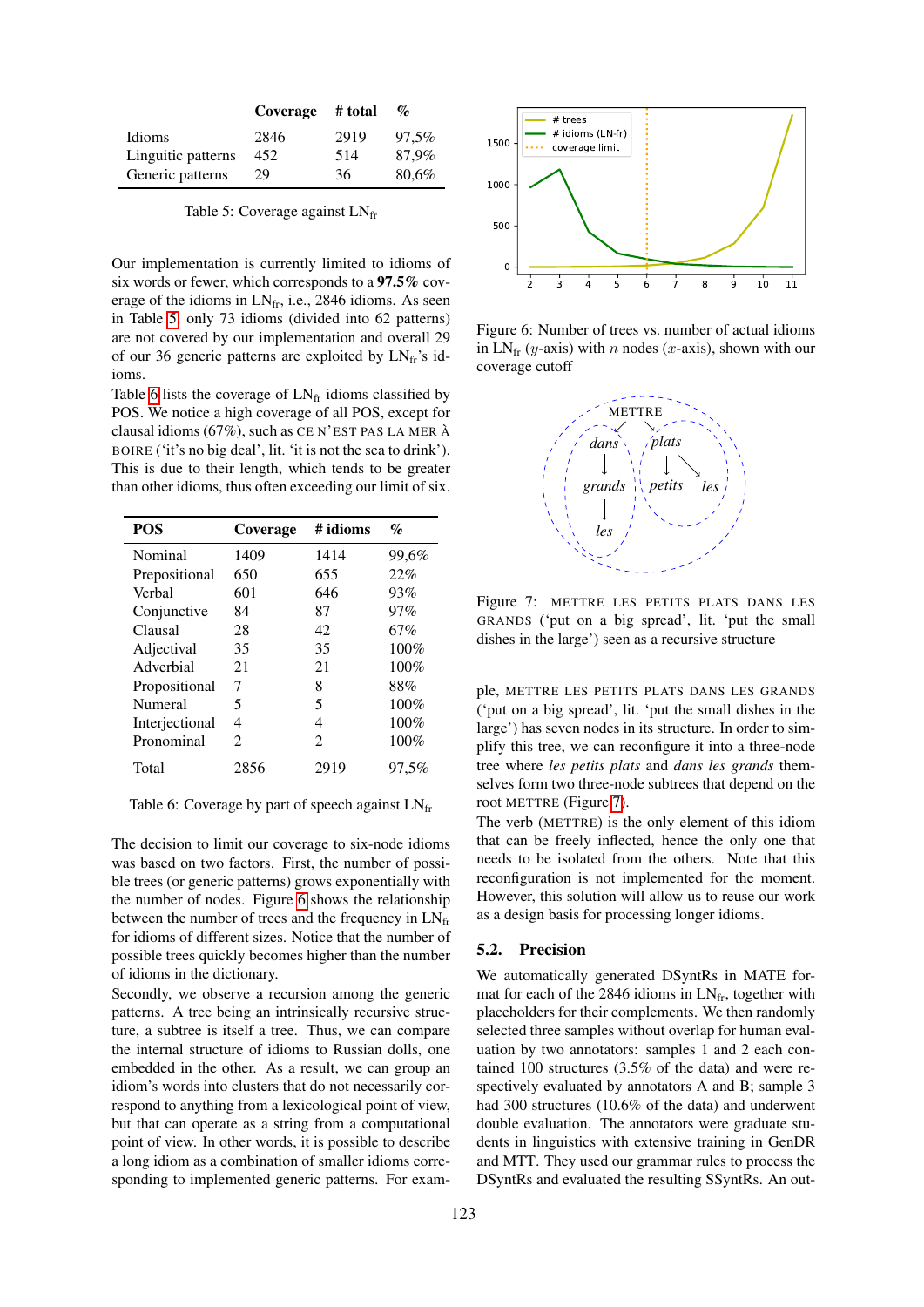| <b>Sample</b> | $\, n$ | Judge A         | Judge B   | $\kappa$ |
|---------------|--------|-----------------|-----------|----------|
| Sample 1      |        | $100 - 98(98%)$ |           |          |
| Sample 2      | 100    |                 | 97(97%)   |          |
| Sample 3      | 300    | 295 (98.3%)     | 294 (98%) | 0.91     |

<span id="page-6-1"></span>Table 7: Precision evaluation results

put structure was considered correct if all the nodes of the idiom were present and attached to the correct governor. Table [7](#page-6-1) summarizes the number of correct outputs for each part of the evaluation.

Overall, 97.8% of the SSyntRs had the expected configuration, with only 11 structures deemed problematic out of all 500. Cohen's  $\kappa$  [\(Cohen, 1960\)](#page-7-20) was 0.91, which indicates near perfect inter-annotator agreement; only one structure was not agreed upon.

The problems we encountered stemmed from possibly too vague linguistic patterns (5), weaknesses in our implementation (4) and annotation errors (2).

The problems identified derive mainly from pattern mapping. As we have seen earlier, mapping requires a matching number of items on both patterns. Although  $LN<sub>fr</sub>'s$  linguistic patterns are supposed to represent a single syntactic tree, some describe idioms containing a varying number of constituents.

The first explanation for this is embedded idioms.  $LN<sub>fr</sub>$  does not specify the POS of idioms when they are embedded in another idiom. For example, V Det N\_Idiom describes both MANGER LA FEUILLE DE MATCH ('fail to score a goal that should have resulted in victory', lit. 'eat the game sheet') and FAIRE LE JOLI CŒUR. Both FEUILLE DE MATCH and JOLI CŒUR are nominal idioms, but the former has three nodes and the latter only has two. The linguistic pattern might thus be too vague.

The second is our handling of amalgams (*du*, *des*, *aux*, etc.). The token *des* is ambiguous in French: it can be a determiner (the plural of UN 'a') or an amalgam of a preposition and a determiner (*des*=*de*+*les* 'of the'). Our handling of idioms failed to take this difference into account. This problem is also a consequence of node inflection. For example, the idiom ALLER AUX FRAISES ('make out in the bushes', lit. 'go to the strawberries') contains two inflected nodes (*aux* and *fraises*). The nodes in SSyntR are usually not word-forms; rather, they are lexemes with attached grammatical features specifying the desired inflection. This allows lexical information to be consolidated into entries corresponding to the lexical unit (FRAISE) rather than the wordform (*fraises*). Although the inflection of articles can be quickly processed, that of nouns or verbs would require going over each of the idiom entries.

# 6. Conclusion

<span id="page-6-0"></span>Since idioms shows signs of form flexibility, it is crucial that their handling makes the isolation of specific nodes possible in order to enable the addition of inflections, complements or modifiers. We propose a creative solution to handling MWEs in MNLG, inspired from a generalization of Pausé's [\(2017\)](#page-8-2) idiom classification. Our data were thus collected from the  $LN_{fr}$  (Polguère, [2009;](#page-8-17) Polguère, 2014; [Ollinger and Polgu](#page-8-19)ère, 2020), an open resource for French.

We implemented our solution in the multilingual generic deep realizer GenDR [\(Lareau et al., 2018\)](#page-8-16), which is built on top of the graph transducer MATE [\(Bohnet and Wanner, 2010\)](#page-7-16). We automatically generated graph transduction rules for GenDR's template lexicalization. These rules were based on generic patterns that use integer partition to list all possible *n*-node trees. Our generic patterns are dependency syntactic trees with empty slots that will be completed with lexical data. We thus automatically generated a lexical dictionary encoding 452 linguistic pattern that describe the mapping of 2846 French idioms. We then manually mapped generic and linguistic patterns onto each other.

As a result, we covered 97.5% of the idioms in  $LN_{fr}$ excluding only idioms that contain seven lexemes or more. Our implementation also features a precision of 97.8% and a near perfect Cohen's  $\kappa$  of 0.91. The few problems identified stemmed from the pattern mapping caused by vague linguistic patterns and node inflection.

Many of the problems we encountered while implementing our solution originated from our very first decisions regarding our data collection from  $LN<sub>fr</sub>$  data. If we were to start over, we would map each idiom's lexical units to their POS. This would allow us to design a script that fetches the POS describing embedded idioms. This solution would enable us to promptly encode the inflection of the idioms as grammemes and to subtract it from the lexemes' citation form in SSyntR.

Since our handling of idiom is based on data from the  $LN<sub>fr</sub>$ , it would also gain in precision if idioms' lexicographic files systematically described their government pattern (to allow the addition of the proper preposition). Furthermore, these files could include information on the possible coreferences between the idiom's constituents and its actancts. Among other things, this would be relevant for idioms that include a determinative pronoun. For example, the file of the idiom AVALER SON CHAPEAU 'eat one's hat' (V Det N) could describe the coreference relationship between the idiom's Det and its first actant (X) : *X avala son chapeau* ('X ate his hat').

Our solution is language-agnostic but relies on complex lexical resources that are currently only available for French. The team behind  $LN_{fr}$  is also developing resources for English and Russian. Thus, we expect to be able to extend our solution to these languages fairly easily in the near future. Concretely, porting our grammar to a new language could easily be done without modification if the dictionary used to describe this language is in the same format as ours. All that would be required to do would be mapping language-specific idiom patterns to our generic patterns. This mapping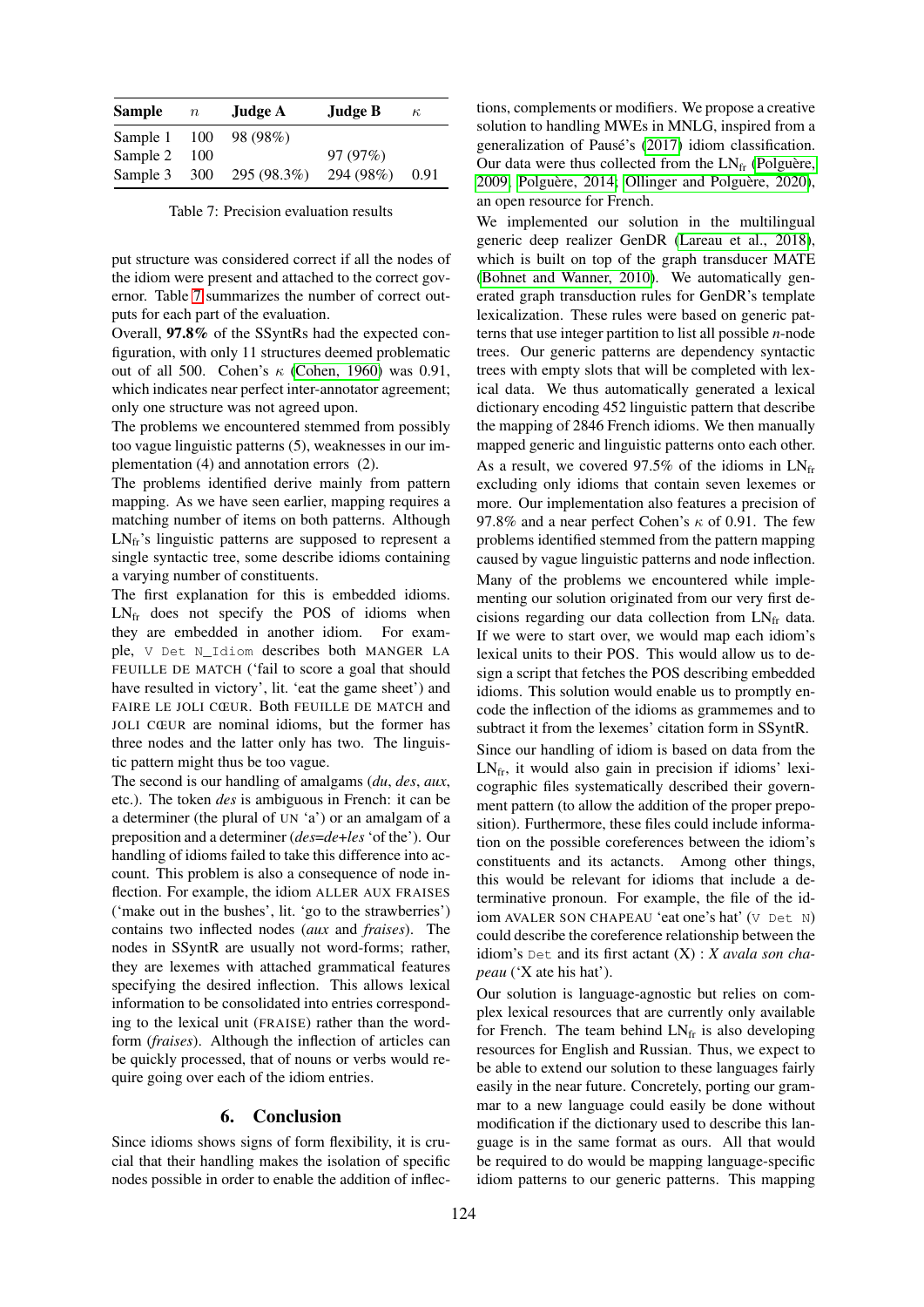can be done by a trained linguist in a matter of days. Obviously, the hard part is to write the dictionary itself (years of work by a whole team of highly trained lexicographers), but this is independent of our implementation.

Appart from handling idioms in MNLG, one of the purposes of our system was to check the accuracy of lexical resources. Accessing the internal structure of idioms in order to regenerate them proved a good way of highlighting errors and inconsistencies in LNfr. In particular, besides the occasional errors one would expect to find in a large lexical database, we found that the linguistic patterns used in  $LN<sub>fr</sub>$  were not explicit enough with regards to the inflection of the words within an idiom. For example, compare the two synonyms  $\lambda$  FOND LA CAISSE ('at full throttle', lit. 'all the way (with) the  $car'$ ) and  $\lambda$  FOND LES MANETTES ('at full throttle', lit. 'all the way (with) the controls'). In the first case, *caisse* is singular, but in the second *manettes* is plural. This information was not captured by the linguistic patterns used in  $LN_{fr}$ .

Finally, our grammar design could be ported to other graph transducers, such as GREW [\(Bonfante et al.,](#page-7-21) [2018\)](#page-7-21), but this would require significant effort. However, a GREW implementation could be used to apply the rules in reverse, allowing the automatic construction of deep-syntactic corpora from existing surfacesyntactic corpora in the SUD format [\(Gerdes et al.,](#page-7-18) [2018\)](#page-7-18).

### 7. Bibliographical References

- <span id="page-7-19"></span>Andrews, G. E. (1998). *The theory of partitions*. Cambridge university press, Cambridge, 2nd edition.
- <span id="page-7-14"></span>Apresjan, J. D., Boguslavsky, I. M., Iomdin, L. L., and Tsinman, L. L. (2002). Lexical functions in actual NLP applications. In *Computational Linguistics for the New Millennium: Divergence or Synergy? Festschrift in Honour of Peter Hellwig on the occasion of his 60th Birthday*, pages 55–72. Peter Lang, Frankfurt.
- <span id="page-7-12"></span>Apresjan, J. (2000). *Systematic Lexicography*. Oxford University Press, Oxford.
- <span id="page-7-10"></span>Basile, V. (2015). *From Logic to Language: Natural Language Generation from Logical Forms*. Ph.D. thesis, University of Groningen.
- <span id="page-7-15"></span>Bateman, J. A., Kruijff-Korbayová, I., and Kruijff, G.-J. (2005). Multilingual resource sharing across both related and unrelated languages: An implemented, open-source framework for practical natural language generation. *Research on Language and Computation*, 15:1–29.
- <span id="page-7-8"></span>Bateman, J. A. (1996). *KPML Development Environment*. GMD/Institut für Integrierte Publikationsund Informationssysteme, Darmstadt.
- <span id="page-7-16"></span>Bohnet, B. and Wanner, L. (2010). Open source graph transducer interpreter and grammar development environment. In *Proceedings of LREC'10*, pages 211– 218, Malta.
- <span id="page-7-21"></span>Bonfante, G., Guillaume, B., and Perrier, G. (2018). *Application of Graph Rewriting to Natural Language Processing*. iSTE/Wiley, London/Hoboken.
- <span id="page-7-4"></span>CoGenTex, (1998). *RealPro: General English Grammar*. User manual.
- <span id="page-7-20"></span>Cohen, J. (1960). A Coefficient of Agreement for Nominal Scales. *Educational and Psychological Measurement*, 20(1):37–46.
- <span id="page-7-0"></span>Constant, M., Eryiğit, G., Monti, J., van der Plas, L., Ramisch, C., Rosner, M., and Todirascu, A. (2017). Survey: Multiword expression processing: A Survey. *Computational Linguistics*, 43(4):837–892.
- <span id="page-7-9"></span>Danlos, L. (2000). A lexicalized formalism for text generation inspired by tree adjoining grammar. In Anne Abeillé et al., editors, *Tree Adjoining Grammars: Formalisms, Linguistic Analysis, and Processing*, chapter 15. CSLI Publications, Stanford.
- <span id="page-7-6"></span>Daoust, N. and Lapalme, G. (2015). JSREAL: A text realizer for web programming. In Núria Gala, et al., editors, *Language Production, Cognition, and the Lexicon*, pages 361–376. Springer, Zürich.
- <span id="page-7-17"></span>de Marneffe, M.-C., Manning, C. D., Nivre, J., and Zeman, D. (2021). Universal dependencies. *Computational Linguistics*, 47(2):255–308.
- <span id="page-7-1"></span>Dubinskaitė, I. (2017). Développement de ressources lituaniennes pour un générateur automatique de texte multilingue. Master's thesis, Université Grenoble Alpes, Grenoble.
- <span id="page-7-3"></span>Elhadad, M. and Robin, J. (1996). An overview of SURGE: A reusable comprehensive syntactic realization component. In *Proceedings of INLG'96*, pages 1–4, Brighton.
- <span id="page-7-2"></span>Elhadad, M. (1993). FUF: the universal unifier. User manual version 5.2. Technical report, Computer Science, Ben Gurion University of the Negev, Beer Sheva, Israel.
- <span id="page-7-5"></span>Gatt, A. and Reiter, E. (2009). SimpleNLG: A realisation engine for practical applications. In *Proceedings of ENLG'09*, pages 90–93, Athens.
- <span id="page-7-18"></span>Gerdes, K., Guillaume, B., Kahane, S., and Perrier, G. (2018). SUD or Surface-Syntactic Universal Dependencies: An annotation scheme near-isomorphic to UD. In *Proceedings of the Universal Dependencies Workshop 2018*, Brussels, Belgium.
- <span id="page-7-13"></span>Kahane, S. (2003). The Meaning-Text Theory. In Vilmos Agel, et al., editors, ´ *Dependenz und Valenz: Ein internationales Handbuch der zeitgenossischen For- ¨ shung/ Dependency and Valency: An International Handbook of Contemporary Research*, volume 1, pages 546–570. Walter de Gruyter.
- <span id="page-7-11"></span>Lambrey, F. and Lareau, F. (2015). Le traitement des collocations en génération de texte multilingue. In *Actes de la 22e conference sur le Traitement Au- ´ tomatique des Langues Naturelles (TALN)*, pages 579–585, Caen.
- <span id="page-7-7"></span>Lapalme, G. (2020). The jsRealB text realizer: Organization and use cases. arXiv:2012.15425v2 [cs.CL].